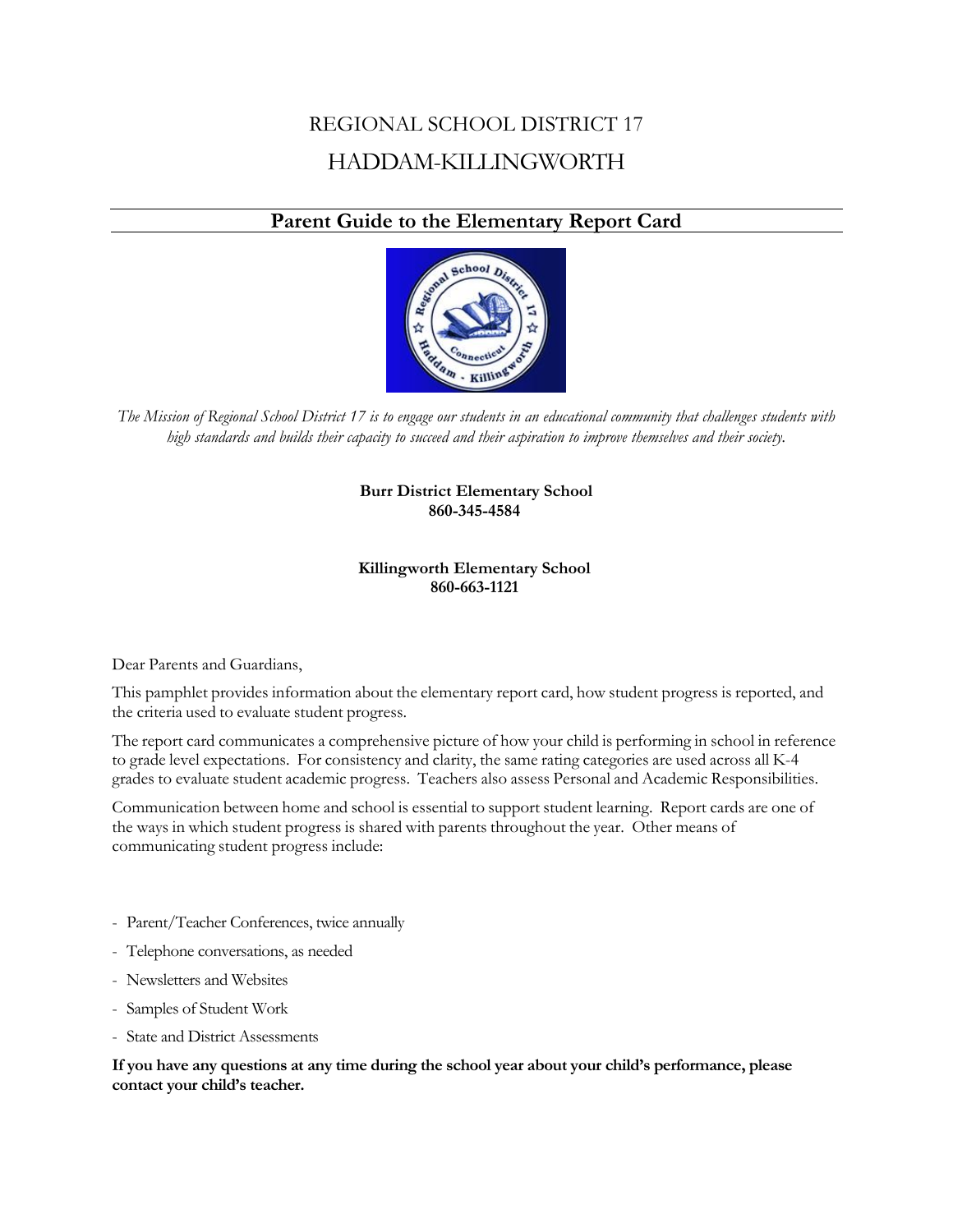### REPORT CARD FEATURES

- Levels of Performance: Four levels of performance that reflect student attainment of standards.
- Grade-Level Specific: Report cards designed for each grade level representing the curricular standards in that grade level.
- Effort Ratings: Student effort will be reported for each subject. **Effort is an evaluation of the student's commitment to doing his or her best work and persevering when tasks are challenging.**
- Teacher Comments: A concise narrative about the overall strengths and focus areas of the student.
- Not Assessed: Some standards are not assessed during a particular trimester based on the sequence and pacing of the curriculum, but all standards will be assessed at some point in the school year.

### POINT IN TIME GRADING

- The assignment of a Level of Performance is based on a student's attainment of a standard as expected at that point in time in a trimester for the grade level (vs. compared to end-of-year goals). The aim is to be at Level 3 in each standard in each trimester.

### LANGUAGE ARTS & MATH TERMINOLOGY (Bold Terms on Report Card)

#### **Language Arts**

**Accuracy** - Reading text with no errors.

**Appropriate Book Choices** - Selects books he/she can comprehend and read with 95% accuracy.

**Content Vocabulary** – Subject-related words sometimes called "expert words."

**Conventional Spelling** - Accurate spelling

**Conventions** - Spelling, punctuation, capitalization, grammar, and paragraphing.

**Editing** - Finding and fixing errors in grammar, usage, mechanics, and spelling.

**Fluency** - Ability to read with appropriate rate, accuracy, phrasing and expression.

**Inferential Comprehension** - Reading between the lines to draw conclusions about ideas not directly stated by the author.

**High Frequency Words -** Occur most frequently in written material; sometimes called sight or snap words.

**Literal Comprehension** -Understanding the basic facts or elements of text read.

**Main Elements** -Plot, setting, characters, point of view, theme, and central message.

**Phonics -** Relationships between letters in print and the sounds they represent.

**Phonological Awareness** - Ability to recognize and manipulate the sounds in spoken words.

**Publication** - Final written piece, neatly handwritten or word processed; may be a multimedia presentation, performance, speech or debate.

**Revision** - Reviewing and changing text to improve content, organization, clarity and elaboration.

**Stamina** - Ability to focus and work independently for extended periods of time

**Word Analysis** - Process of figuring out unfamiliar words; also called decoding.

**Writing Process** - Recursive phases of planning, drafting/writing, revising, editing and publishing.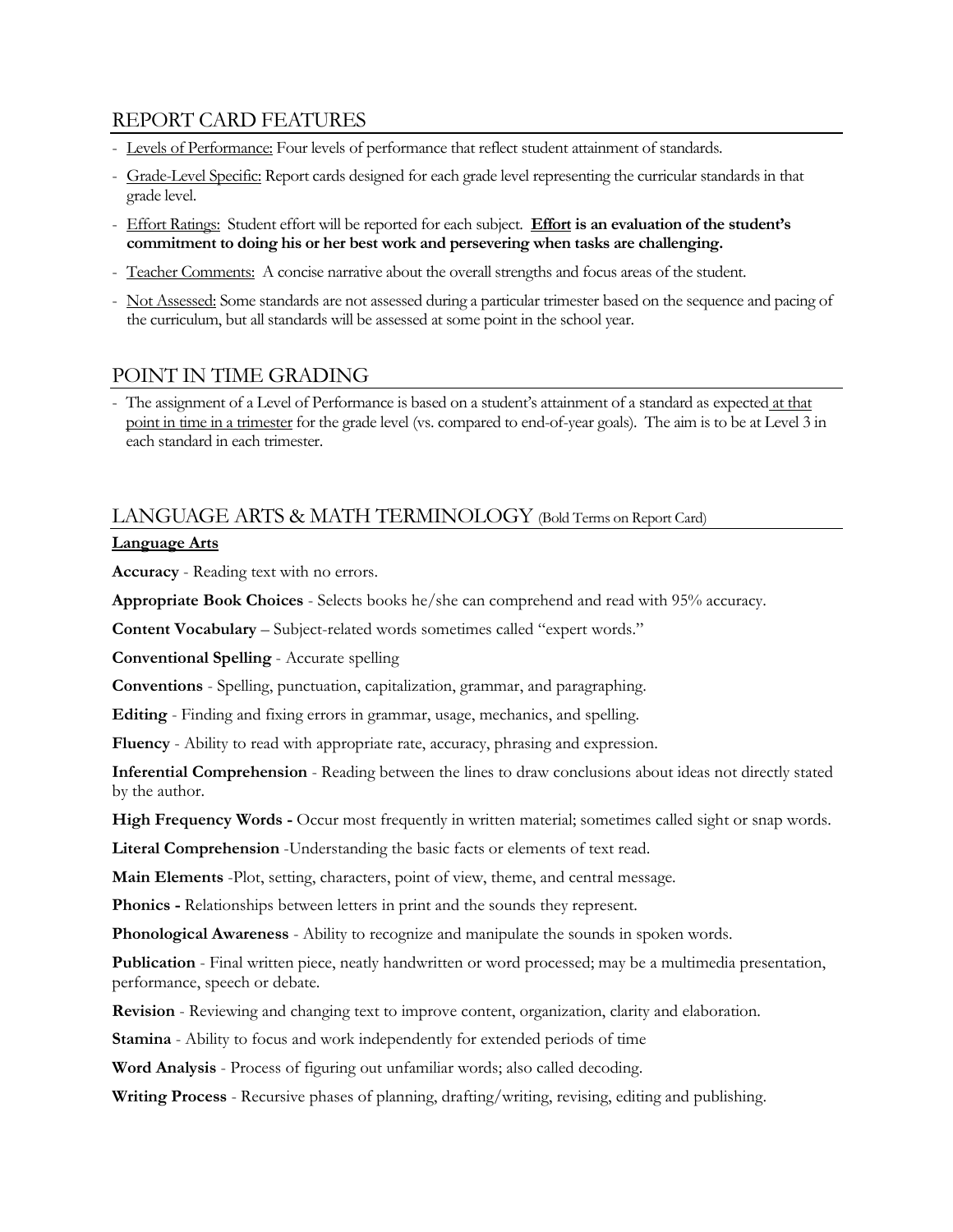#### **Math**

**Fluency/Fluently** - To be able to efficiently, accurately, and flexibly solve computation problems.

**Nonstandard Units** - Measurement units that are not commonly accepted as standard but are applied uniformly when measuring (e.g., paperclips, pencils, a tennis shoe, and cubes).

Place Value - The value of where the digit is in the number. Example: In 352, the 5 is in the "tens" position, so it shows a value of 50.

**LEVELS OF ACADEMIC PERFORMANCE**

| 4              | <b>Exceeds Trimester Expectations</b>                                                                                                                                                                                                                                         |  |
|----------------|-------------------------------------------------------------------------------------------------------------------------------------------------------------------------------------------------------------------------------------------------------------------------------|--|
|                | The student independently applies a rich<br>understanding of this standard in work<br>throughout the trimester, and challenges him-<br>or herself. A "4" is difficult to obtain as it is<br>beyond the expected standard and indicates<br>exceptionally strong progress.      |  |
| 3              | <b>Meets Trimester Expectations</b>                                                                                                                                                                                                                                           |  |
|                | The student consistently demonstrates a<br>solid understanding of this standard in work<br>throughout the trimester. A " $3$ " is the goal<br>indicating that the student is on track with<br>the district's high academic expectations for<br>this standard.                 |  |
| $\overline{2}$ | <b>Approaching Trimester Expectations</b>                                                                                                                                                                                                                                     |  |
|                | With teacher support, the student<br>demonstrates partial understanding of this<br>standard in work throughout the trimester,<br>but does not yet meet the trimester<br>expectation and may require additional<br>assistance to progress towards grade-level<br>expectations. |  |
| $\mathbf{1}$   | <b>Beginning to Approach Trimester</b>                                                                                                                                                                                                                                        |  |
|                | Expectations<br>With teacher support, the student demonstrates<br>limited understanding of this standard in work<br>throughout the trimester and may require<br>additional assistance to progress towards grade-<br>level expectations.                                       |  |
| N/A            | Not Assessed this trimester                                                                                                                                                                                                                                                   |  |
|                |                                                                                                                                                                                                                                                                               |  |

**\*Kindergarten students will receive grades in Special Areas (Art, Music and PE) beginning in the 2nd Trimester.**